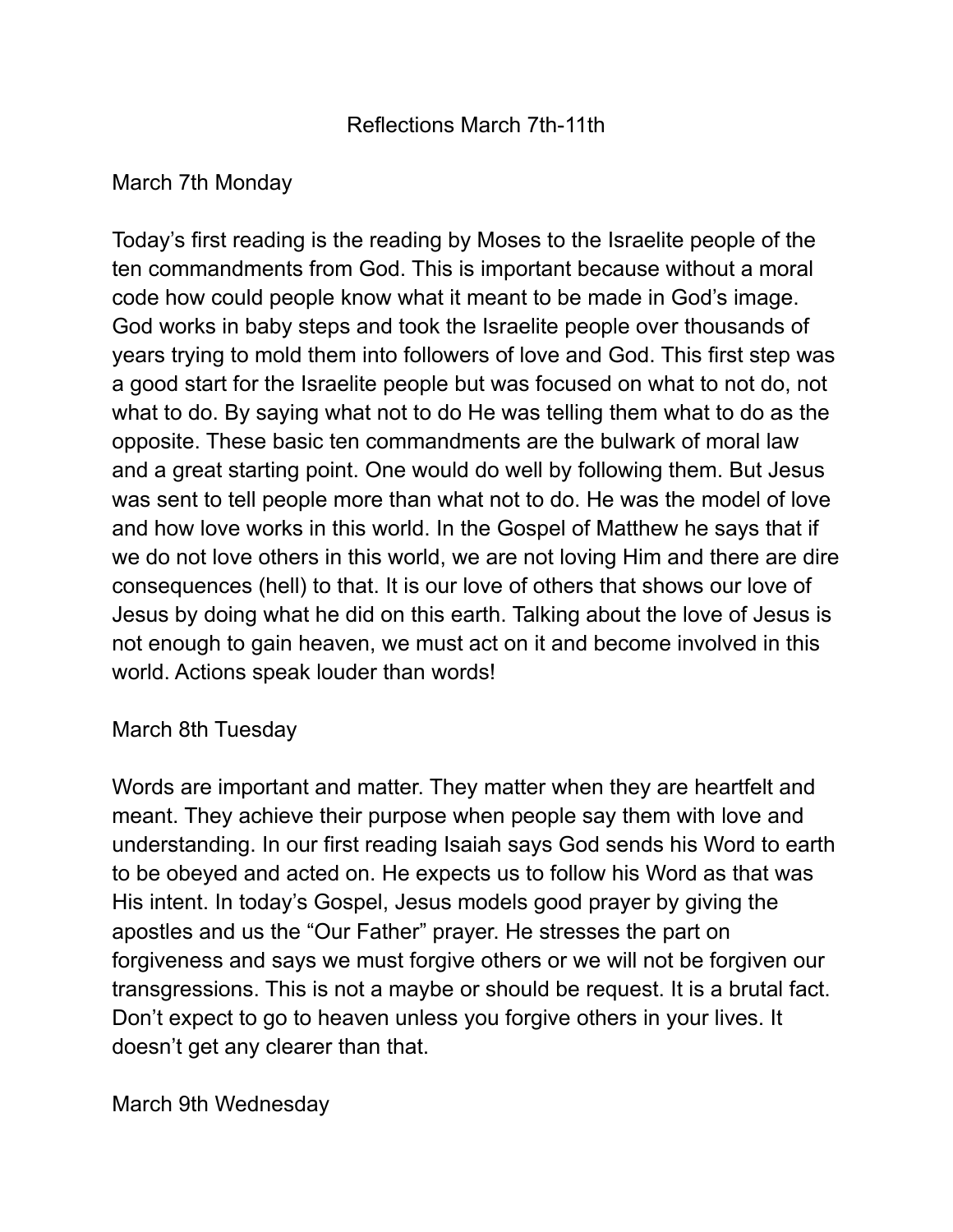Today's first reading gives us the middle of the story of Jonah and the power of God's forgiveness. The part of the book before this reading is Jonah's attempt to avoid the mission God gave him to go to his greatest enemy and tell them to repent of their sins. He was not afraid for himself but because he knew God would forgive them which is the last thing he wanted for his mortal enemy. He wanted God to destroy them, not forgive them. In the Jonah reading today he has returned to Ninevah, the city of his mortal enemy, and begrudgingly goes about giving God's message of the need for their repentence. He has hardly started his mission when everyone decides to repent to avoid God's punishment. Needless to say Jonah is not happy. He preferred their destruction. In todays Gospel Jesus refers to Jonah when the Pharisees doubt His mission and ask for an indisputable sign that Jesus is really God and is who he says he is. He may be referring to the three days Jonah spent in the belly of the whale after he tried to run away from his mission. This is like Jesus' three days in the tomb before the Resurrection. Or it could mean that Jesus came for forgiveness of us not condemnation, as long as we repent. Either way He says what they should see in him is bigger than David or Solomon, both very rich Israel kings. The Pharisees wnated no part in that declaration just as Jonah wanted no part in God's mission of forgiveness for all.

### March 10th Thursday

Today we hear Bible stories about the prayer of petition. We all ask God for help in times of our lives and we wonder if God is really listening and really cares. We have our doubts. Sometimes we ask wrongly. We demand help or we just assume help without any effort on our part to resolve our needs. Sometimes we tell God what we want him to do and how to do it. Asking in humility is the best way to ask God for help. How would any parent react when their child demands something they know may not be good for them or even if it is, the tone of the asking affects the result? Trusting God knows what is best for us and how to resolve our difficulty is the best prayer and one of humility. In our first reading the Israelite judge, Ruth, does exactly that. She humbly asks for God's help even though she has her doubts and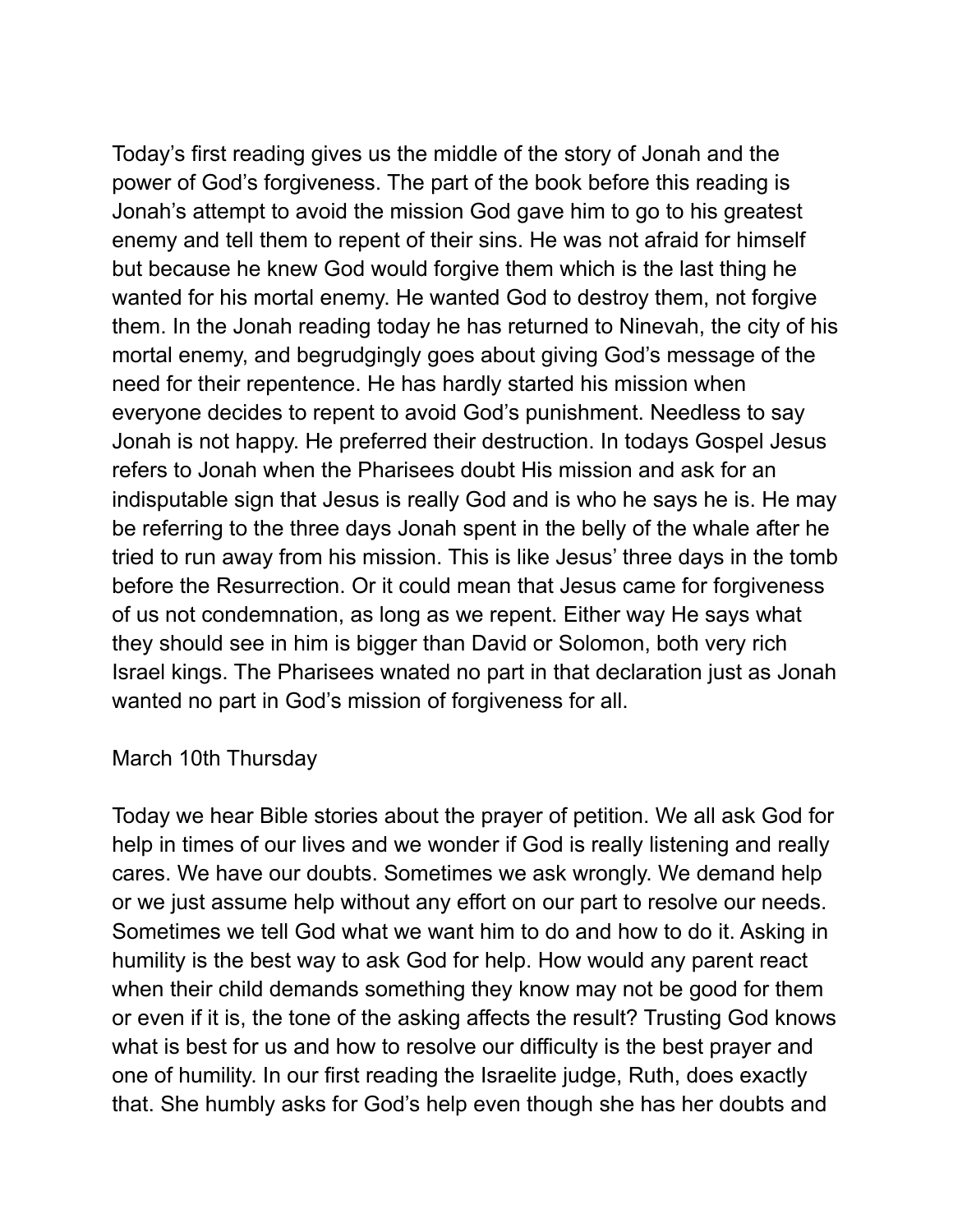doesn't tell God how to solve her problem, just that he does and He did! In today's Gospel Jesus speaks of the same thing. He says God wants to help us always. He does not give snakes when we ask for an egg. He knows what is best for us and will answer our prayer in the best way. Sometimes the best way is to say no to our request at the immediate time and deliver the answer later or to give something even greater for us that is better than we were asking for. If you live long enough to look back on your past life you might be able to see in hindsight that even though at the time of the asking it seemed God was ignoring you, what eventually happened to you was the best thing that could have happened even though you didn't think so at the time. I once had to give up a great job due to unjust politics in my business and I early on wondered why God did not help me keep that job.even after I asked him. I see now several years later that this supposed bad event motivated me to do something else which ended up better than what I had then. The bad event changed my life for the better, now that I look back on it in hindsight. God knew what was the best way to help me out of the situation I was in and it was to leave and do something else that was even better. I would not have been a deacon today if that supposedly bad event did not happen. So let us remember to trust God, that he knows what is best for us and when we pray for his help, do it with humility and leave the problem solving to Him rather than telling Him what and how to solve it. After all He has the best PHD in knowledge of the world!

### March 11th Friday

Today's first reading emphasizes that good timing is important. What happens at the end of our lives is more important than what happens earlier. When we die, and we all will, our judgment is frozen at that moment. The condition of our soul at the moment of death determines where we will spend eternity, in heaven or hell. God through the prophet Ezekiel says that if someone is very evil all their lives but "truly" repents before their death they will enter heaven. In the New Testament we have confirmation of that with the "Good Thief" story at the cross when Jesus died. The criminal repented sincerely to Jesus at the last minute on the cross and Jesus said the criminal would be with him in paradise that day.